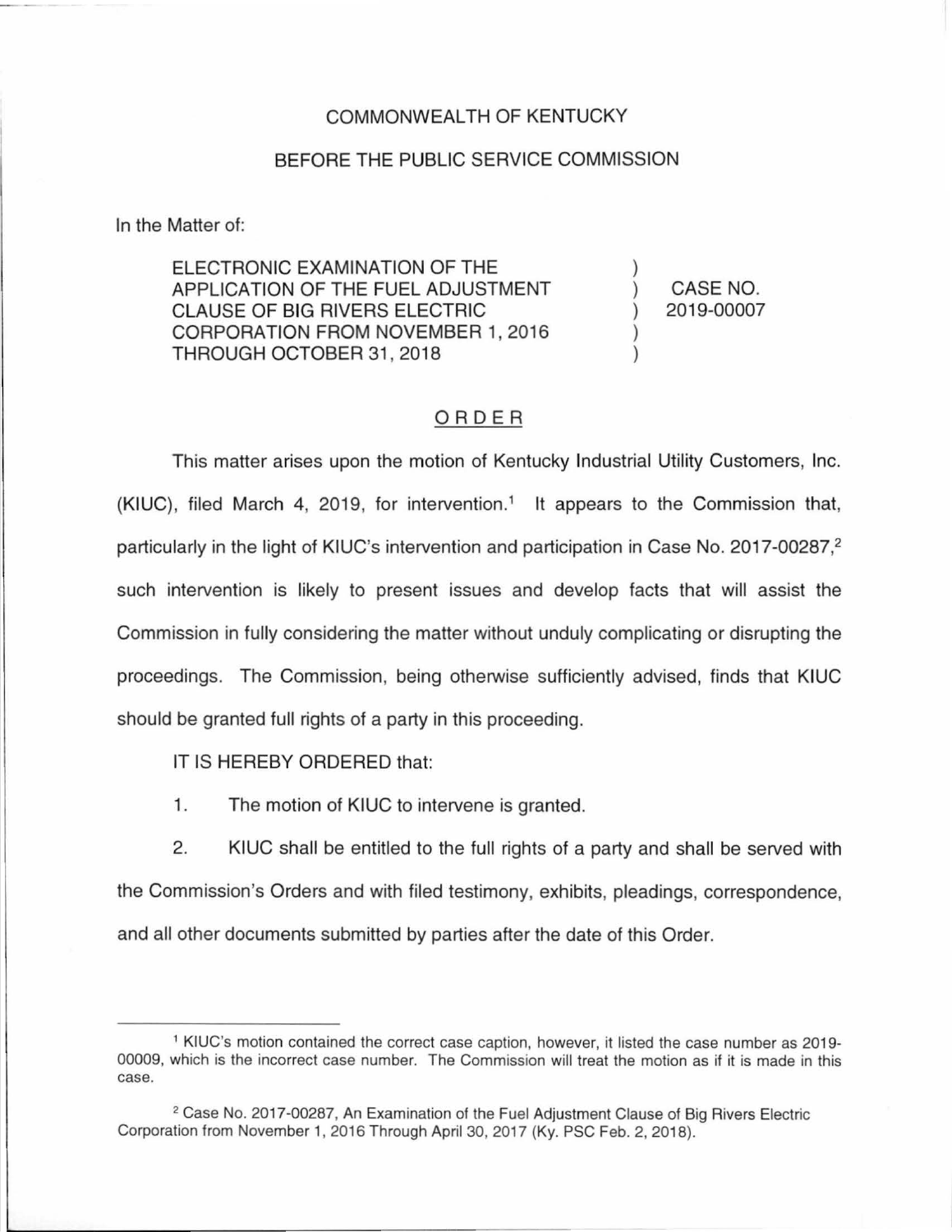3. KIUC shall comply with all provisions of the Commission's regulations, 807 KAR 5:001, Section 8, related to the service and electronic filing of documents.

4. KIUC shall adhere to the procedural schedule set forth in the Commission's February 11, 2017 Order and as amended by subsequent Orders.

5. Pursuant to 807 KAR 5:001, Section 8(9), within seven days of entry of this Order, KIUC shall file a written statement with the Commission that:

a. Certifies that it, or its agent, possesses the facilities to receive electronic transmissions; and

b. Sets forth the electronic mail address to which all electronic notices and messages related to this proceeding should be served.

# [REMAINDER OF PAGE INTENTIONALLY LEFT BLANK]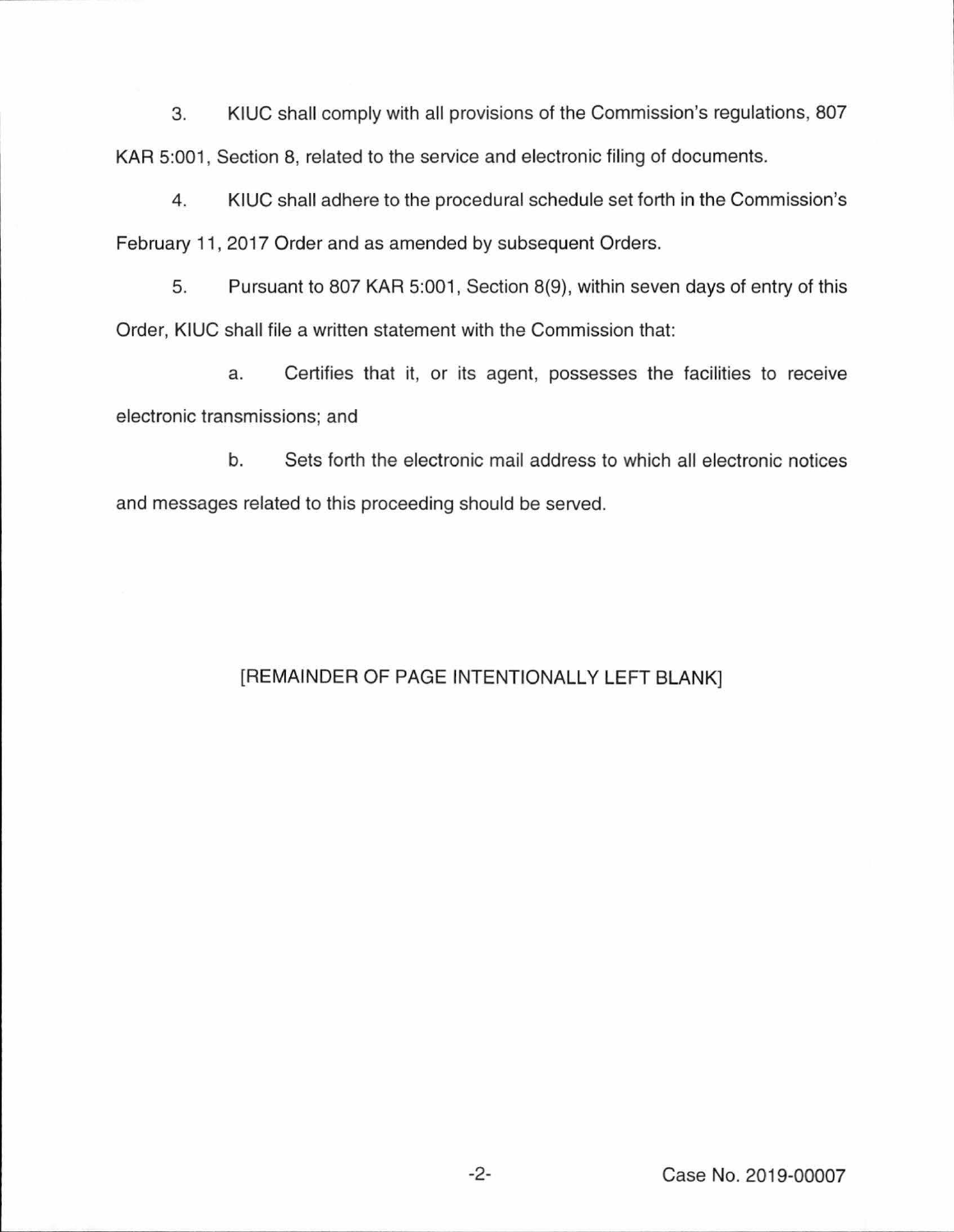# By the Commission



**ATTEST:** 

Leuce 2. Puns Punsa

Case No. 2019-00007